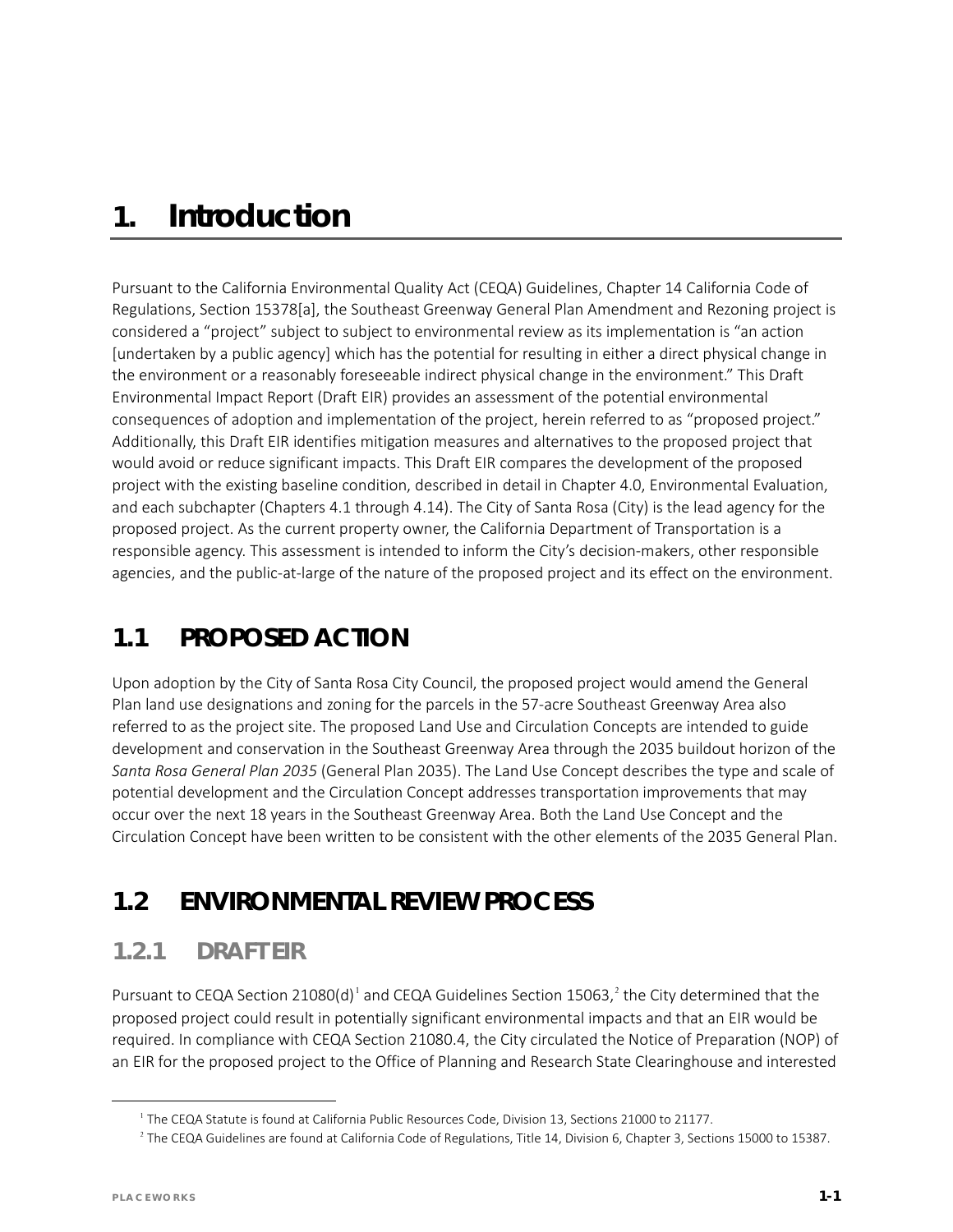agencies and persons on April 24, 2017 for a 31-day-review period. A public Scoping Meeting was held on May 15, 2017 at 6:30 p.m. at the Bennett Valley Senior Center, in the City of Santa Rosa. The NOP and scoping process solicited comments from responsible and trustee agencies, as well as interested parties regarding the scope of the Draft EIR. Appendix A of this Draft EIR contains the NOP, as well as the comments received by the City in response to the NOP.

The scope of this EIR was established by the City of Santa Rosa through the EIR scoping process and includes an analysis of both the proposed project's impacts and cumulative impacts in the following issue areas:

- Aesthetics
- Air Quality
- Biological Resources
- Cultural and Tribal Cultural Resources
- Geology and Soils
- Greenhouse Gas Emissions
- Hazards and Hazardous Materials
- **Hydrology and Water Quality**
- Land Use and Planning
- Population and Housing
- Public Services and Recreation
- **Transportation and Circulation**
- **Utilities and Service Systems**
- CEQA- Mandated Assessment Conclusions:
	- **Impacts Found Not To Be Significant**
	- **Significant Unavoidable Impacts**
	- Growth-Inducing Impacts
	- Significant Irreversible Changes

■ Noise

As explained in Chapter 4, adoption and implementation of the proposed project would have no impacts related to Agricultural, Forestry, and Mineral Resources; therefore, no detailed analysis discussion is warranted in this Draft EIR.

This Draft EIR will be available for review by the public and interested parties, agencies, and organizations for a 45-day comment period starting on August 21, 2017 and ending on October 4, 2017. During the comment period, the public is invited to provide written comments via mail or e-mail on the Draft EIR to the City of Santa Rosa Planning and Economic Development Department. Written comments should be submitted to:

Jessica Jones, Supervising Planner City of Santa Rosa Planning & Economic Development Department 100 Santa Rosa Avenue, Room 3 Santa Rosa, Ca 95404 Phone: (707) 543-3410 Email: [jjones@srcity.org](mailto:jjones@srcity.org) with "Southeast Greenway EIR" as the subject line

### **1.2.2 FINAL EIR**

Upon completion of the 45-day review period for the Draft EIR, the City will review all written comments received and prepare written responses to each comment on the adequacy of the Draft EIR. A Final EIR will then be prepared, which contains all of the comments received, responses to comments raising environmental issues, and any changes to the Draft EIR. The Final EIR will then be presented to the City of Santa Rosa for certification as the environmental document for the proposed project. All persons who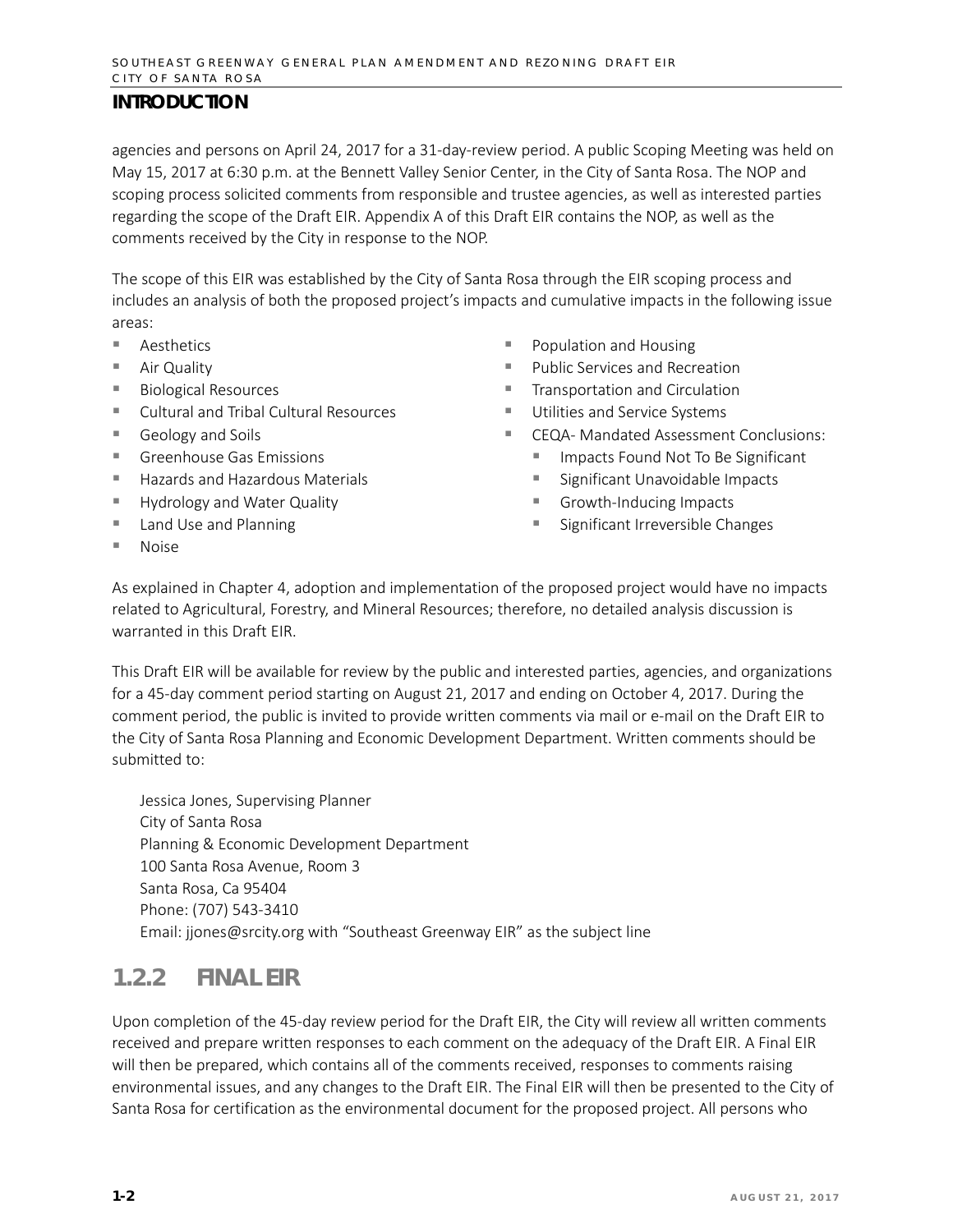commented on the Draft EIR will be notified of the availability of the Final EIR and the date of the public hearing before the City.

All responses to comments submitted on the Draft EIR by agencies will be provided to those agencies at least 10 days prior to certification of the EIR. The City Council will make findings regarding the extent and nature of the impacts as presented in the EIR. The EIR will need to be certified as having been prepared in compliance with CEQA by the City Council prior to making a decision to approve or deny the proposed project. Public input is encouraged at all public hearings before the City Council or Planning Commission.

After the City Council certifies the EIR, it may then consider action on the proposed project. If approved, the City Council will adopt and incorporate into the project all feasible mitigation measures identified in the EIR and may also require other feasible mitigation measures.

In some cases, the City Council may find that certain mitigation measures are outside the jurisdiction of the City to implement, or that no feasible mitigation measures have been identified for a given significant impact. In that case, the City Council would have to adopt a statement of overriding considerations that determines that economic, legal, social, technological, or other benefits of the proposed project outweigh the unavoidable, significant effects on the environment.

### **1.2.3 MITIGATION MONITORING**

CEQA Section 21081.6 requires that the lead agency adopt a Mitigation Monitoring and Reporting Program for any project for which it has made findings pursuant to CEQA Section 21081 or adopted a Negative Declaration pursuant to CEQA Section 21080(c). Such a program is intended to ensure the implementation of all mitigation measures adopted through the preparation of an EIR or Negative Declaration. The Mitigation Monitoring and Reporting Program for the proposed project will be completed as part of the environmental review process.

# **1.3 PROGRAM LEVEL EIR**

This Draft EIR is a program-level EIR that analyzes the adoption and implementation of the proposed project*.* CEQA and the CEQA Guidelines allow lead agencies to prepare a number of types of EIRs. Different types of EIRs are used for varying situations and intended uses. As described in the CEQA Guidelines Section 15161, the most common type of EIR is a *project* EIR, which examines the environmental impacts of a specific development project. As described in the CEQA Guidelines Section 15168, *program* EIRs are appropriate when a project consists of a series of actions related to the issuance of rules, regulations, and other planning criteria.

In this case, the proposed project that is the subject of this EIR consists of long-term plans that will guide future development within the Southeast Greenway Area over an 18-year buildout horizon (e.g., 2017 to 2035) consistent with the *Santa Rosa General Plan 2035* (General Plan 2035). No specific development projects are proposed as part of the project. Therefore, this EIR is a program-level EIR that analyzes the potential significant environmental effects of the adoption and implementation of the proposed project.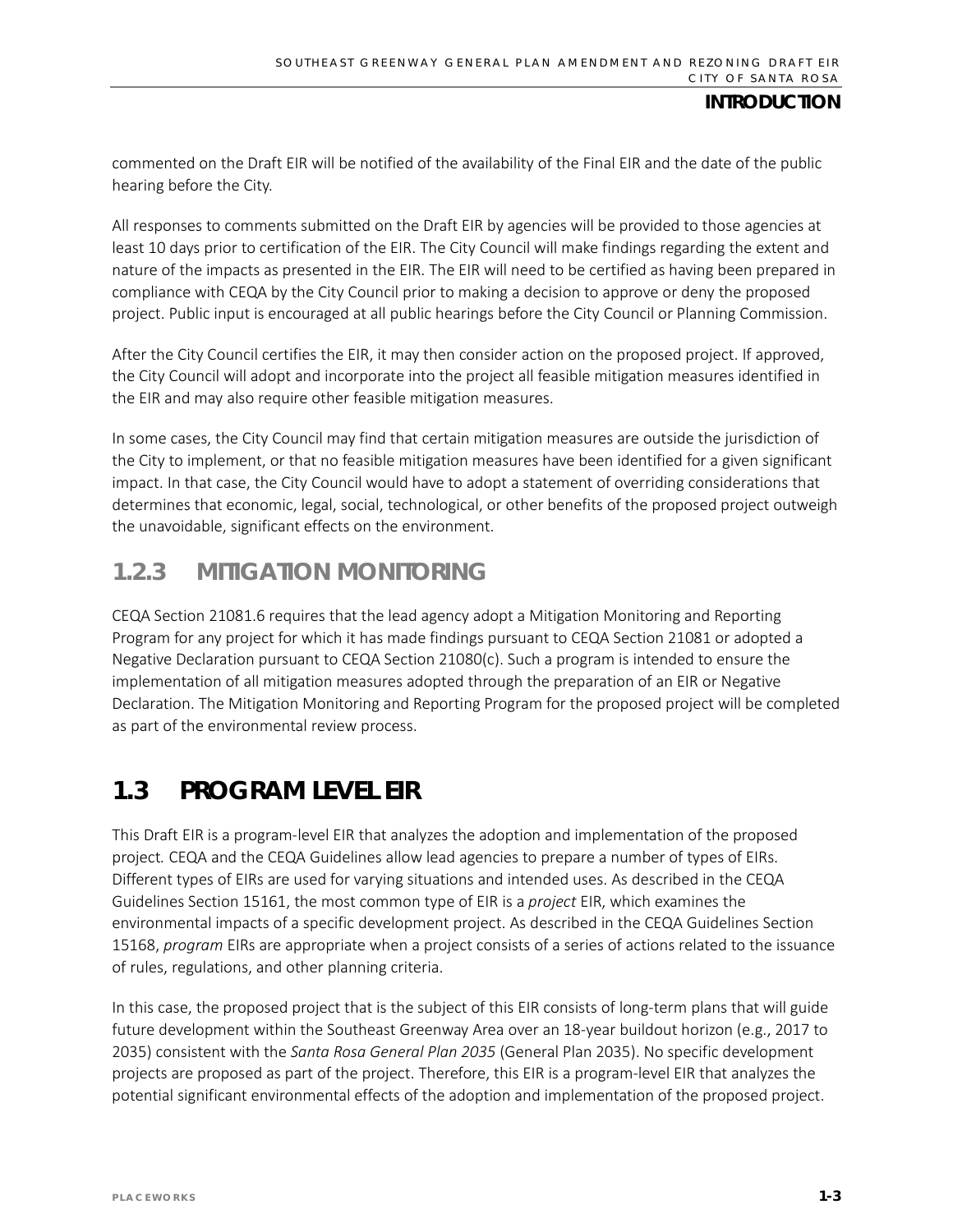Where the program EIR addresses the program's effects as specifically and comprehensively as is reasonably possible, and future development projects are within the scope of the effects examined in the program EIR, then additional environmental review may not be required for those future projects. When a program EIR is relied on for a subsequent future development project, the lead agency must incorporate feasible mitigation measures and alternatives developed in the program EIR into the subsequent activities (CEQA Guidelines Section 15168[c][3]).

However, as stated above, this program EIR is not project-specific, and does not evaluate the impacts of individual construction-level projects that may be proposed in the future. All future development projects within the Southeast Greenway Area that qualify as a "project" under CEQA are subject to compliance with CEQA, which may require additional, project-specific environmental analysis. Under a program-level EIR approach, in order to identify whether additional analysis would be necessary when a future development project is proposed, the City, acting as the lead agency, will need to determine the following:

- whether the planned characteristics of the project are substantially different from those defined in the programmatic EIR;
- whether the project would require additional mitigation measures; or
- whether specific impacts were not evaluated in sufficient detail in the programmatic EIR.

If any of these conditions apply and the subsequent activity would have effects that are not within the scope of the program EIR, the lead agency must prepare a new Initial Study leading to a Negative Declaration, a Mitigated Negative Declaration, or an EIR unless the activity qualifies for an exemption from the CEQA process.

For all subsequent environmental review documents, within or outside of the scope of the General Plan, this program EIR will serve as the first-tier environmental analysis, which may serve to streamline future environmental review of subsequent projects.

### **1.4 STREAMLINED ENVIRONMENTAL REVIEW**

### **1.4.1 TIERING PROCESS**

The CEQA concept of "tiering" refers to the evaluation of general environmental matters in a broad program-level EIR, with subsequent focused environmental documents for individual projects. CEQA and the CEQA Guidelines encourage the use of tiered environmental documents to reduce delays and excessive paperwork in the environmental review process. This is accomplished in tiered documents by eliminating repetitive analyses of issues that were adequately addressed in the program EIR and by incorporating those analyses by reference.

CEQA Guidelines Section 15168(d) provides guidance for simplifying the preparation of environmental documents by incorporating by reference analyses and discussions. Where an EIR has been prepared or certified for a program or plan, the environmental review for a later activity consistent with the program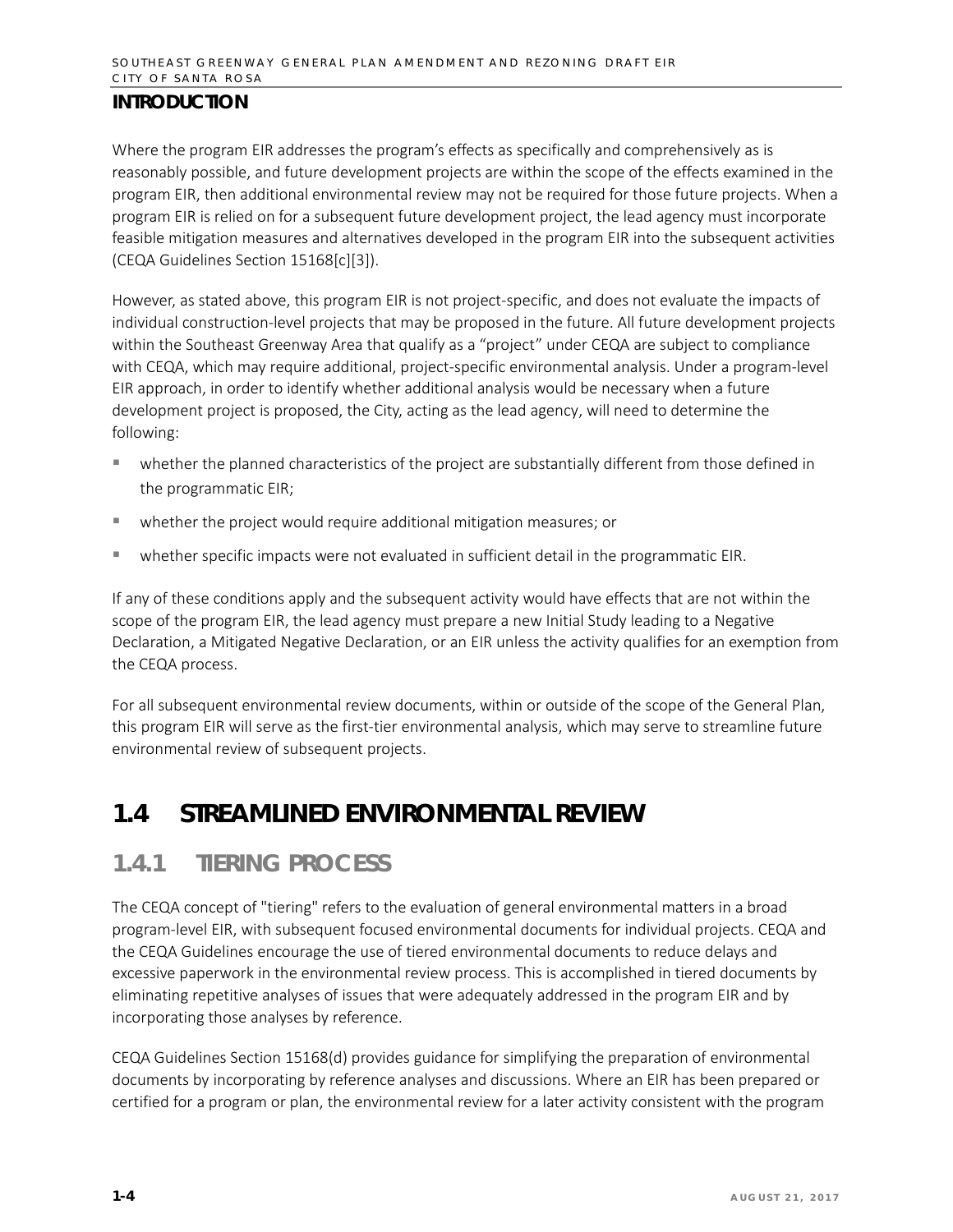or plan should be limited to effects that were not analyzed as significant in the prior EIR or that are susceptible to substantial reduction or avoidance (CEQA Guidelines Section 15152[d]).

By tiering from this program-level EIR, the environmental analysis for a future project would rely on the EIR for the following:

- **a** discussion of general background and setting information for environmental topic areas;
- overall growth-related issues;
- **EXEDEE ISSUES that were evaluated in sufficient detail in this EIR for which there is no significant new** information or change in circumstances that would require further analysis;
- **assessment of cumulative impacts; and**
- mitigation measures adopted and incorporated as part of the proposed project.

As previously stated, an Initial Study could be prepared for future projects to evaluate the potential environmental impacts of the future projects with respect to this EIR to determine what level of additional environmental review, if any, is appropriate.